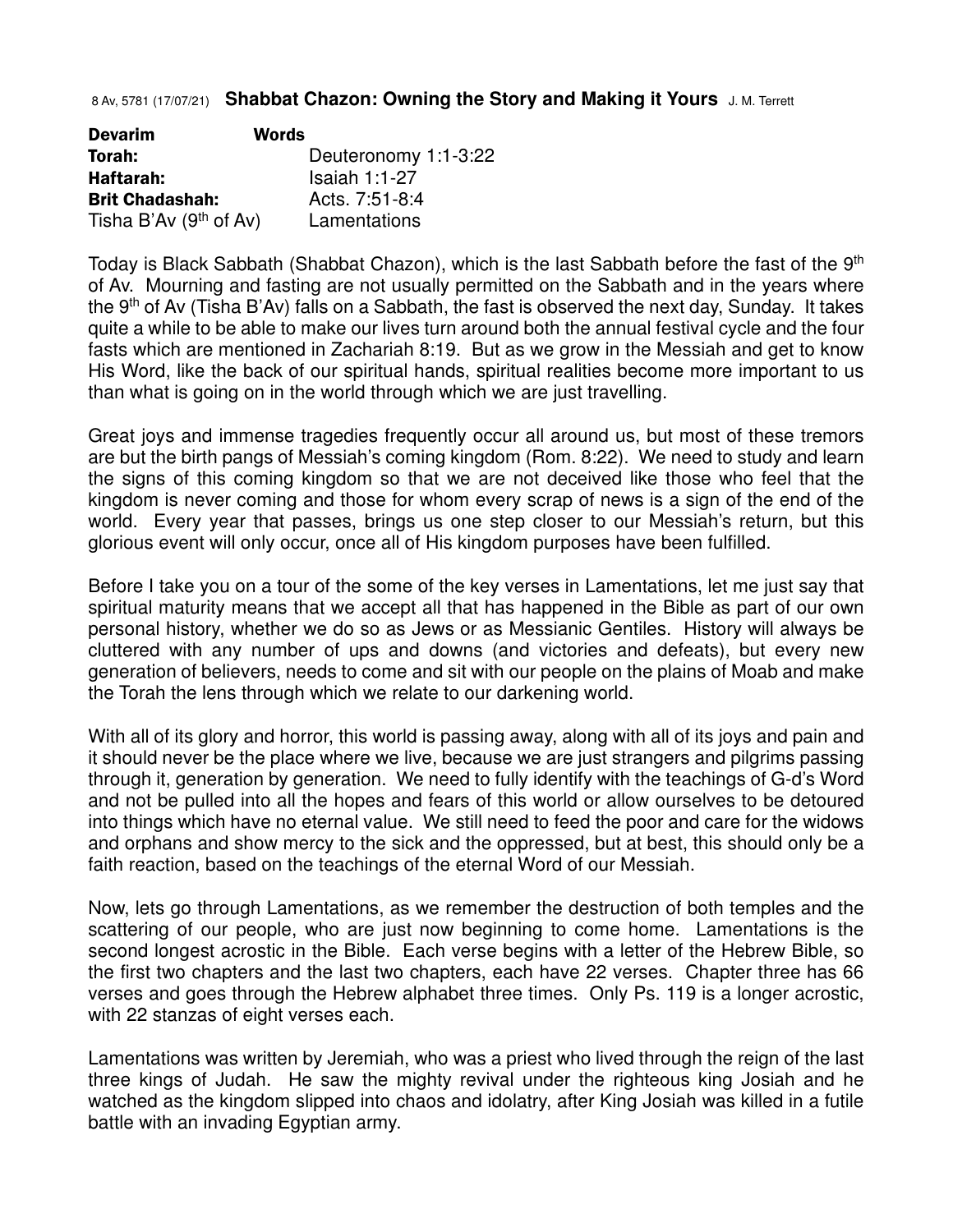It was really none of his business that the Assyrian empire was finally crumbling. Judah was not really an ally of these cruel people and he should not have gotten involved. We sometimes need to choose our battles better than him. Some things need to be left alone.

The book may have been written in Egypt, where Jeremiah was being held hostage by the Jews who refused to listen the YHVH and who forced Jeremiah to go into exile with them. In Lamentations 1:2, it says that all of his friends have become his enemies, because they have abandoned the ways of the L-rd. Jeremiah also says that Judah has gone into exile because of the multitude of their sins (1:5).

He mentions with great sadness, that he witnessed the enemy nation going into the Holy Place as they defiled the temple and burned it to the ground. When all of this was happening, even though Zion reached out to G-d, no one was listening. They were reaping all of this destruction because of the solemn oath they violated when they rebelled against the Babylonians whom they had promised to never rebel against.

Jeremiah goes on the describe the desolation of Jerusalem, which was made to forget the Feasts and the Sabbath (2:6) and became a sad ruin (2:8). During the slaughter, babies were dying on their mothers' breast, because there was no milk being produced (2:12). Even while all of this was happening, deceitful prophets filled the people with lies and deceit (2:14). It got so bad, that towards the end of the siege, there was no more food and mothers were eating their own children (2:20).

Jeremiah identifies with the suffering of his people and even says that YHVH has made him a target for his arrows (3:12) and has filled him with the bitterness of absinth. In the midst of this weeping dirge, he has not lost all hope because the people will not be permanently abandoned by G-d (3:31). G-d's mercies are not at their term, but they are renewed daily because of His great faithfulness (3:22, 23).

He asks why a living man should complain about what he is reaping, instead weeping over his own sins (3:39). His poetry is both artistic and extremely graphic and in chapter four, Jeremiah says that the chastisement of the people was worse than that of Sodom. Sodom was destroyed quickly, while Judah was being killed slowly (4:6). As the suffering of the people intensifies, the people's sins will eventually be atoned for and they shall no longer be sent into captivity (4:22). Even though it was rough, there was a light at the end of the tunnel.

Chapter five outlines some of the horror which occurred in Jerusalem, once the walls were breached and as the temple burned. Jerusalem's leaders were hung (5:12) as all of their people were enslaved and their women were violated (5:11, 13). The kingdom has fallen because of its sin (5:16) and mount Zion has been ravaged and has become the home of foxes (5:18). It was a sad, deserted place, consumed by the wrath of the G-d, whom they had disobeyed.

However, the last few verses of chapter five, speak of the eternal reign of YHVH (5:19) and call out to YHVH not to forget His people forever (5:20). He asks for G-d to call His people back to Himself and they will come (5:21). Jeremiah asks for the former days of mercy and glory to return (5:21) and cries out, asking if YHVH will reject His people forever (5:22).

The scroll of Lamentations is a graphic portrayal of all the people had to suffer because of their backsliding and places the blame for all their calamities squarely upon them for abandoning G-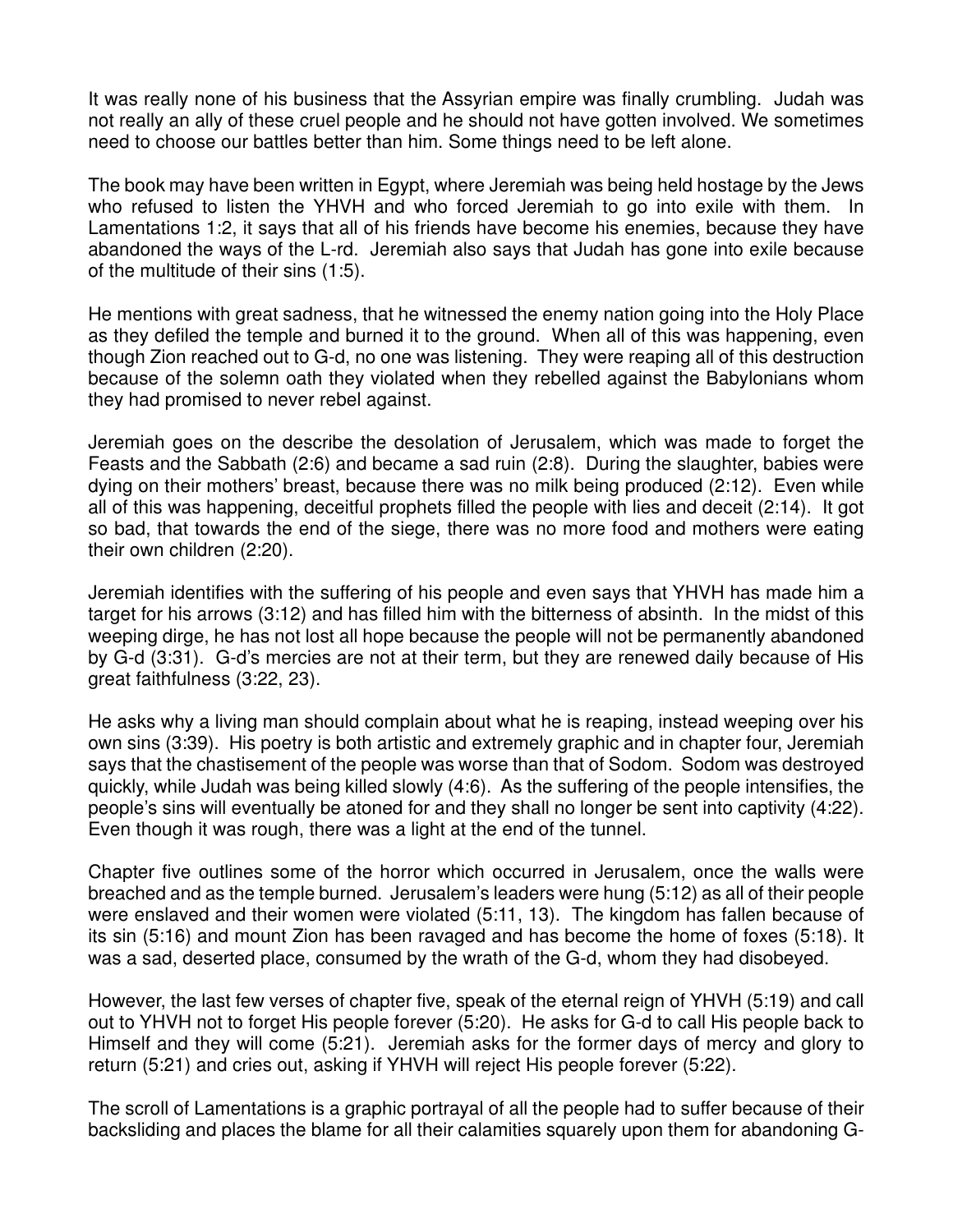d. They listened to liars who encouraged their sinful breaking of the solemn oath they had made to the Babylonians, even though this oath breaking is not specifically mentioned. Be wary of anyone who tries to get you to violate your commitment to the Word of YHVH. We cannot call upon His great love, until we have abandoned our sins and begun to fill our lives with repentance once again. A sad lesson, but one which must be learned.

## Torah Portion Sermon: **Owning the Story and Making it Your Own, Deut. 1:1-3:22**

Once the people had defeated Sihon and Og and once they had dealt with the Midianites, they were ready for a second giving of the Law and its precepts, with no more distractions. They had neutralized three potential sources of threat and on the first day of Shevat, towards the end of the fortieth year since their departure from Egypt, they sat and listened as Moses helped them to own the story and make it theirs.

I accepted the L-rd 49 years ago and right away, I dove into the Scriptures, so I could make all of its promises my own. The new generation was getting ready to enter the Holy Land and they wanted to make sure that they took no negative spiritual baggage with them. They wanted to learn from the mistakes of the previous generation and not repeat their failures.

The Scriptures are full of good examples we should follow as well as negative examples which should be avoided. Moses begins his second giving of the Law with a repetition of much of what happened to the people since their first failed entrance into the land. From a relatively small group who entered Egypt in the time of Joseph, they had become a multitude as numerous as the stars of heaven and Moses wishes that they would grow a thousand times more! (1:11)

He reviews for them his establishment of a framework of leaders who could help them find solutions to any problem or question they encountered. They had leaders of 1,000 of 100, of 50 and of ten. Once they had gone up the chain of command, they were to only to bring the heavier concerns to Moses. They were to give justice to all the people, whether they were great or small. Before they left the Holy Mountain, the people were fully equipped to handle anything which might come their way. They appeared to have a bright future and seemed to be looking forward to entering the land.

Just to be on the safe side, at their suggestion, twelve spies were sent into Canaan to report back on the conditions they would encounter in the land. Instead of doing their job, ten of the spies terrified the people with the obstacles they were to face. Once G-d has spoken to us, He will make sure that there is no problem or obstacle which can block our obedience and cause us to fail. When we walk with Him, we will always be overcomers.

Despite the words of the two faithful spies, the people refused to enter the land and actually said that G-d hated them and had brought out of Egypt to deliver them into the hands of the Amorites, who would destroy them. Moses reminded them of their mighty deliverance from Egypt and how G-d had provided for them, both during their journey to the mountain and to the very edge of the land of Canaan. Their greatest sin was a lack of faith in G-d's ability to bring them the victory which He had promised to give them. How about you?

They refused to repent and after the ten evil spies were killed, they were told they had to go back into the wilderness until all of the generation of doubters perished. Rather than face this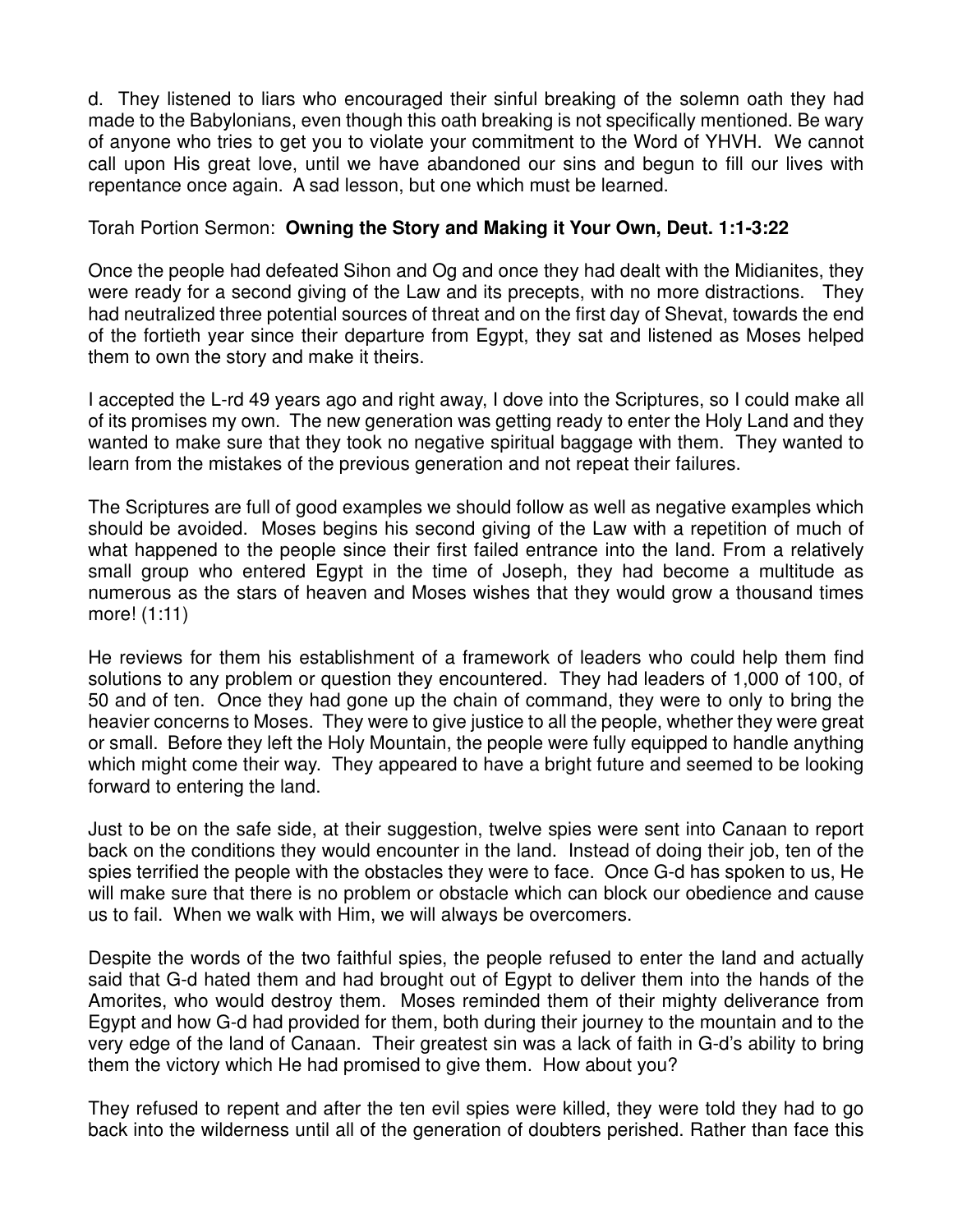prospect, they again disobeyed the Word of G-d and stormed into Canaan without His blessing. They were badly defeated and were chased back into the camp. They had both quenched the Spirit of G-d by not doing what they were told to do and grieved this same Spirit by doing what they were told not to. Our lives should have no room for grieving or quenching the Spirit

As we walk with the L-rd and have confidence in His Word, we will never encounter any adversary or situation that will defeat us or do us any harm. Disobedience and a lack of confidence remain the two biggest spiritual challenges we have to overcome on our pilgrimage through this life on our way Home to our Father's Home in Glory. The straight and narrow may be described as a series of choices we need to keep on making, so that we learn to do what we are supposed to do and refrain from doing what we are not supposed to do.

It is a hard lesson to learn, but even if we sometimes stumble, as long as we build repentance as part of how we live our lives, we will not be left to wander through a series of wildernesses of our own making. Coming back to the straight and narrow is the only viable solution to disobedience.

Once the faithless generation was all dead, in the 38<sup>th</sup> year of their wandering, the house of Israel was told to head towards the Holy Land. Their enemies may have been expecting them to once again try by their original entry place, but G-d sent them by a different route. They were to pass around the Kingdom of Edom (Esau) and were not to attack either the kingdom of the Moabites or the kingdom of the Ammonites. All three of these groups had already displaced people mightier than them, but their lands were not part of the land which YHVH promised to give to the children of Abraham, Isaac and Jacob.

On their way around these kingdoms, they encountered the kingdoms of Sihon and Og, which refused them passage through their lands to their new staging ground, right across the Jordan from the mighty city of Jericho. Without any provocation, these two kings came at Israel, one at a time, because they were sure that they could defeat this new group of invading settlers.

After their victory over these two unnecessary opponents, they had to deal with the spiritual attack of the Midianite sexual priestesses. In the second rendering of the story of their travels up to this point, Moses does not mention these opponents again. This may have been because their attack occurred as the people were receiving the second giving of the Law. It may also have been deemed a shameful episode in the life of the new generation which came close to causing their annihilation, so it is not mentioned again.

Once their military action against the Midianites (south Moabites) was completed, then the two and half tribes asked for permission to remain in the lands of the defeated kings, Sihon and Og and it was granted.

Another name for the Promised Land could be the conquered land and after the conquest of this territory, it became part of the Promised Land. No one asked to settle in the land of the Midianites, probably because of shame and also to avoid any future defeat by the sexual idolatry of these people.

Now that they were brought up to date on their wanderings from the Exodus to the plains of Moab, Moses wants to give them their own chance to receive the commandments which their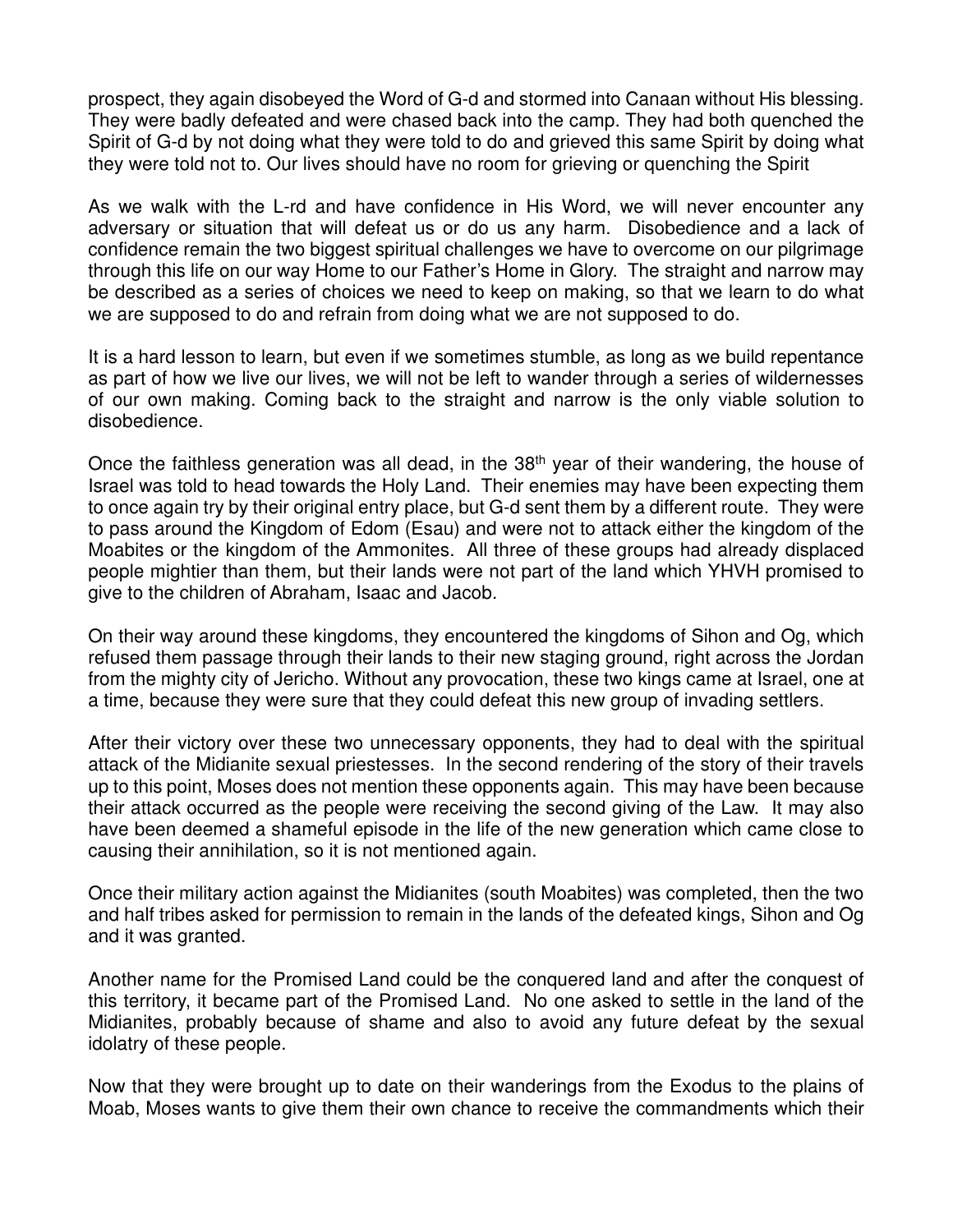fathers had violated. There is a place of no return, but neither they or their fathers had reached it.

Their fathers could have abandoned the wilderness camping and dispersed among the surrounding peoples, but they didn't. Wandering around in the wilderness with YHVH is better than anything and everything this sad world has to offer. They had learned a very painful lesson and were now prepared to obey the L-rd for what remained of their lives. They still had the memory of their miraculous departure from Egypt. They still had their memory of the lightening and thunder which shook the holy mountain and made it seem like it was dancing.

All the protection and provision which G-d offered to them was only available in the camp and this is a lesson which would be good for us to learn. The Hutterites are theologically related to other anabaptists (evangelicals who practice adult baptism, versus infant baptism), but they have a unique teaching which places them apart from all other groups. They teach that each colony is part of an extended ark and you are only saved if you remain part of one of their colonies. I am not sure if they believe that the rest of us, Jews and Gentiles, are on our way to everlasting damnation, but for them, their salvation depends on remaining part of a colony.

The truth is closer to their understanding than it may first appear. Believers, Jew and Gentile are all part of the new man and are fellow citizens of the commonwealth of Israel which is built on the foundation of the prophets and the apostles. We have both an individual identity and a corporate identity and neither one of them is either better than the other or can exist, one without the other. In fact, believers from every nation and generation of the scattered sons and daughters of Adam and Eve, are called to have a personal faith in our glorious Messiah and to be an active part of a community of believers.

No matter how crazy and abusive any community of believers may become, we need to remain on the prowl for a community to belong to, even if it takes years and years. I am aware that there are some very abusive people who try and cause trouble in no matter which community they join. I am also aware that there are abusive communities which damage and abuse those people they should be feeding and cherishing.

People who study cults divide these departures from the truth into two broad categories. There are first the theological cults who have departed from the teachings of the Bible and these would include the Mormons and the Jehovah's Witnesses. They believe some pretty strange things, but they are not necessarily abusive to their members.

There are also groups which are categorized as abusive cults, even if some of them appear to have a solid grasp of the doctrines of the Bible. They observe various forms of mind control where their members are required to blindly obey the leadership and not question either their teachings of their authority. The Moonies, the children of G-d and Scientology fall into this group, but they are unfortunately not the only ones we may to contend with.

I have known of solid, mainline evangelical church groups which behave abusively towards their members and who do not want their members to think for themselves or to question anything which the leadership teaches and requires. Our shul does not belong to this group.

When we lived in Montreal, there was a Catholic Centre which studied various cults and produced literature warning people against this spiritual danger. At first, they considered all